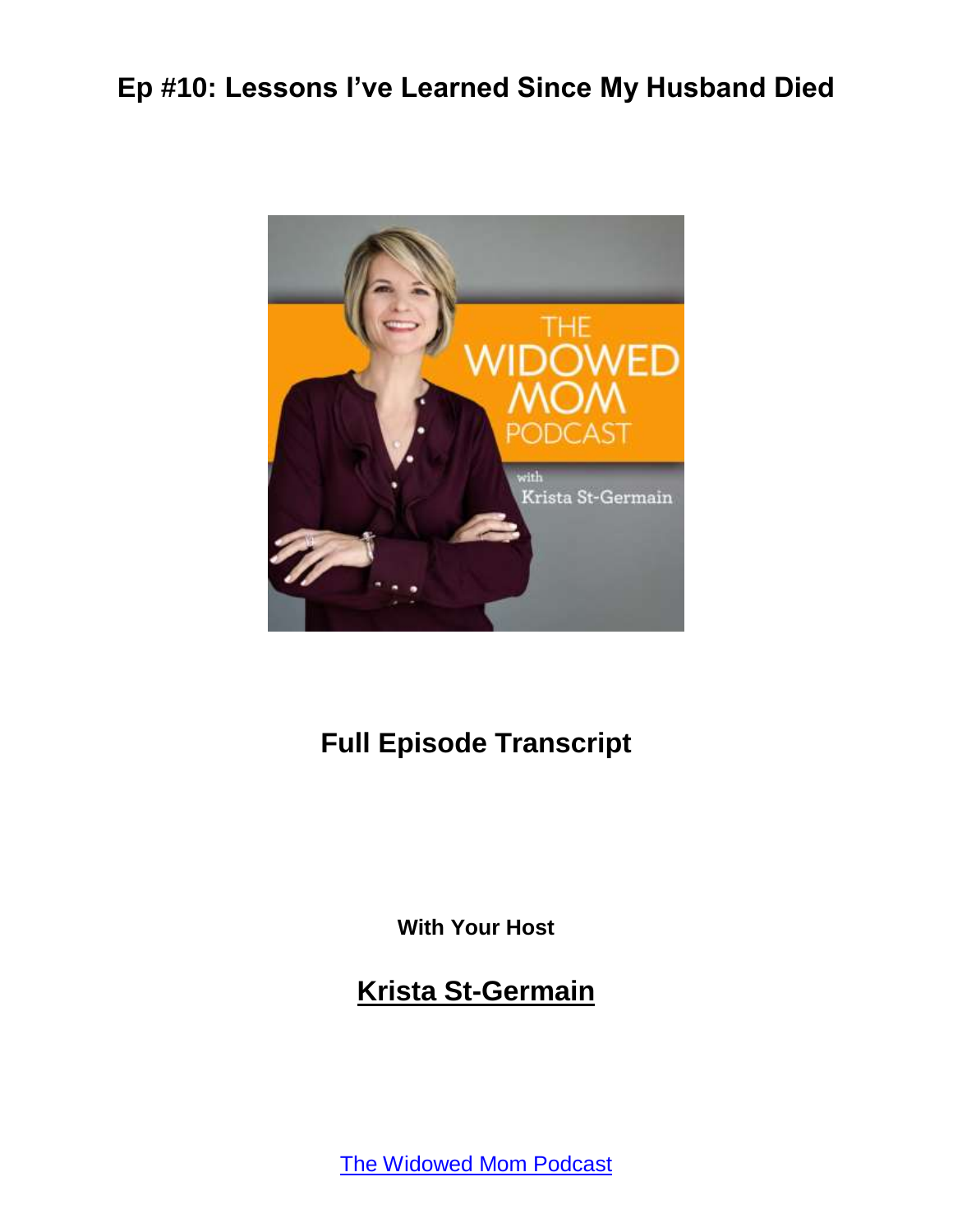Welcome to *The Widowed Mom Podcast*, episode 10, Lessons I've Learned Since My Husband Died.

Welcome to *The Widowed Mom Podcast,* the only podcast that offers a proven process to help you work through your grief to grow, evolve, and create a future you can actually look forward to. Here's your host, certified life coach, grief expert, widow, and mom, Krista St-Germain.

Hey there, welcome to the podcast. How are you doing, I wonder? I think about you guys out there, you ladies, I should say, listening to the podcast. I read all of your reviews. I read all of the emails that you send me and I love you. So I just wanted you to know that.

So in my world, it is – and I know you've heard me talk about this so many times, you might be tired of hearing about it, but it is my world. So, in my world I am T-minus three days until Heather's Camp. And I wanted to share this with you because even though I am a life coach and even though I coach people on these things all the time, I am constantly amazed at some of the revelations that I have with my own coaching sometimes.

And earlier in the month, I was thinking, and really even in late June, I was thinking that there's no possible way that I would be ready for Heather's Camp this year, especially no possible way I could do it and actually get the sleep that I prefer to get and the self-care that I prefer to have in my life.

July is always my busiest month, for sure. But this July was way busier, way more going on in my business this month; a trip to Dallas to meet with my coach. And Heather's Camp is earlier in the month than normal, so I kind of rolled into this time frame thinking, "Well, Krista, you made your bed, and now you're going to lie in it and there's really not much I can do about it and I'm definitely not going to be as prepared."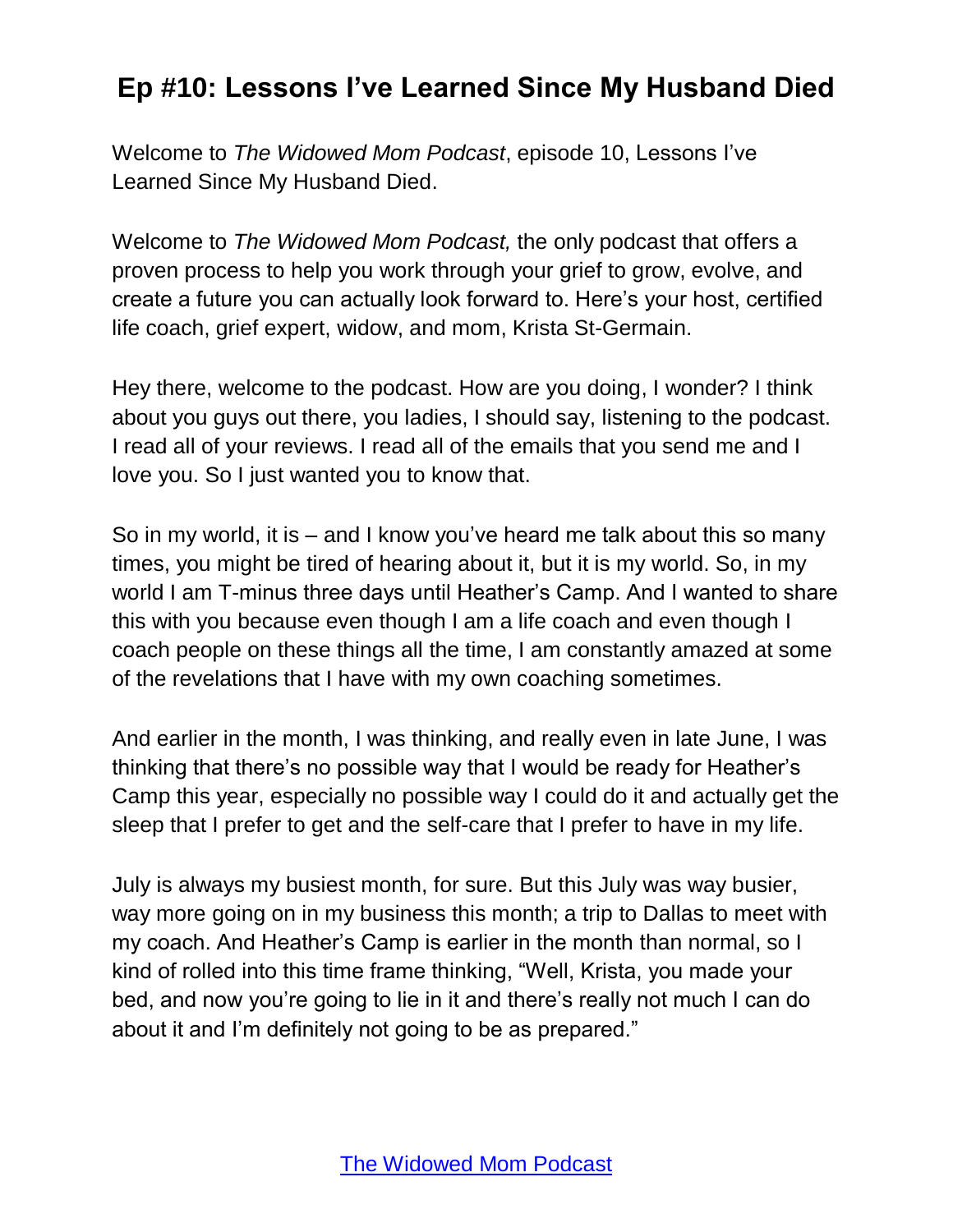So I was feeling pretty overwhelmed because of those thoughts and pretty behind and a little bit stressed. And I got coached on the issue and I realized, I could actually choose to believe that I'm more prepared than I've ever been, which sounds like fantasy land, so I hear you if that's your immediate thought; how could you possibly believe that you're more prepared than you've ever been if you're not?

But you would not believe what that did for me. Every time I started feeling overwhelmed or stressed, I reminded my brain that I was going to live into the thought that I'm more prepared than I've ever been. And so I kind of imagined, if I actually believed that I was more prepared than I've ever been, how would I be feeling? And because of how I would be feeling, how would I be behaving?

And it became apparent very quickly to me that that was a thought that could help me; I'm more prepared than I've ever been. So I told myself that I'm more prepared than I've ever been, that made me feel confident and motivated, kind of excited, and then that fueled so much more productive action than the spinning and the second-guessing and the unproductive action that was coming from this sense of overwhelm and stress that I was creating with my thoughts before.

So literally, I am now more prepared for camp than I have ever been. I've actually been almost fully packed for a week. What? I usually don't pack until the night before, and that doesn't even count all of the paperwork and prep-work for this year. That just came together nicely.

So, if you are feeling overwhelmed or stressed somewhere in your life, I want you to stop for a second and look at your thinking. I want you to think about what you're telling yourself that's creating overwhelm and stress. And then, what can you tell yourself that would create something else? Because overwhelm and stress are always optional. They just are.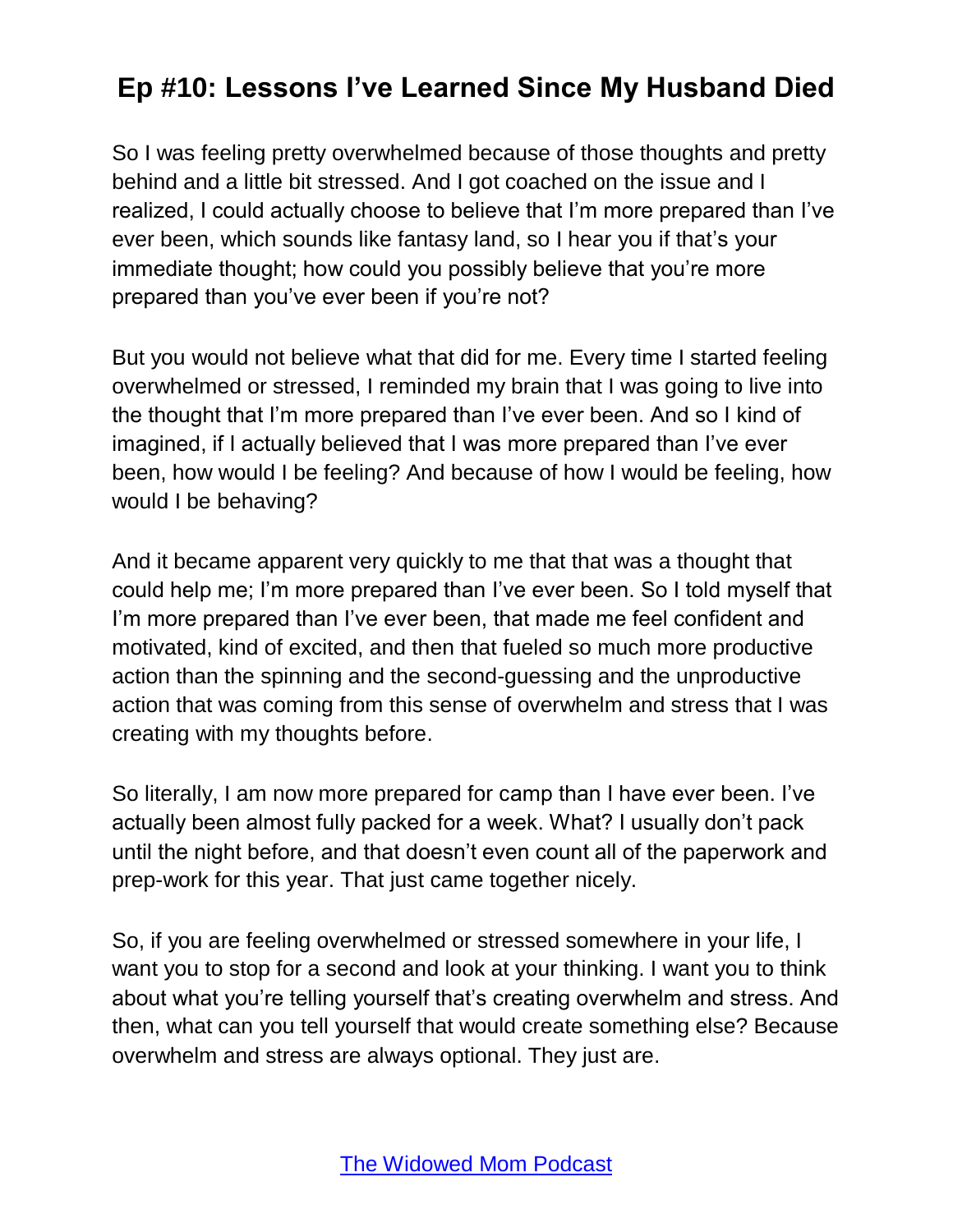So tell yourself something that's useful and do what I did; I'm more prepared than I've ever been. And presto, I actually created that for myself. I probably wouldn't share so much about Heather's Camp with other people, but you ladies, you are special and you know. And it also, of course, has special meaning for me because my husband was killed in an accident on the way home from Heather's Camp. So there's a lot going into the actual event, and then, of course, all the thoughts and feelings that come with the planning, but then also the emotion of it all.

Anyway, before we jump into today's topic, I want to take a second to do another listener shout-out. So, you might remember, I have a competition going, a little fun game to celebrate the podcast launch where I'm giving away five \$100 gift certificates to Amazon. And you can go to coachingwithkrista.com/podcastlaunch. That's where you'll find exactly the instructions of how to review the podcast and enter yourself into that drawing.

But today, I want to read a review from someone who identifies herself as Jeanflyingsolo. The title of her review is Thank You and it reads, "I have inhaled every episode and cannot wait for the next one. I sit here and shake my head and yell, finally she gets it. I'm a recent widow with an 11 year-old son trying to figure it all out; house stuff, work, yard, et cetera. And it's been so affirming to listen to someone speak to what this new life is really like. Still grieving plan-A hard, but beginning to be open to the possibility of a plan-B."

Jean, I love this. I'm so glad that it's been useful to you, and for sure, we're all grieving plan-A. But plan-B is available to all of us, so thanks for the review.

I wanted to do something a little bit different for this episode. So, by the time you've listened to this, it will have just been the third anniversary of my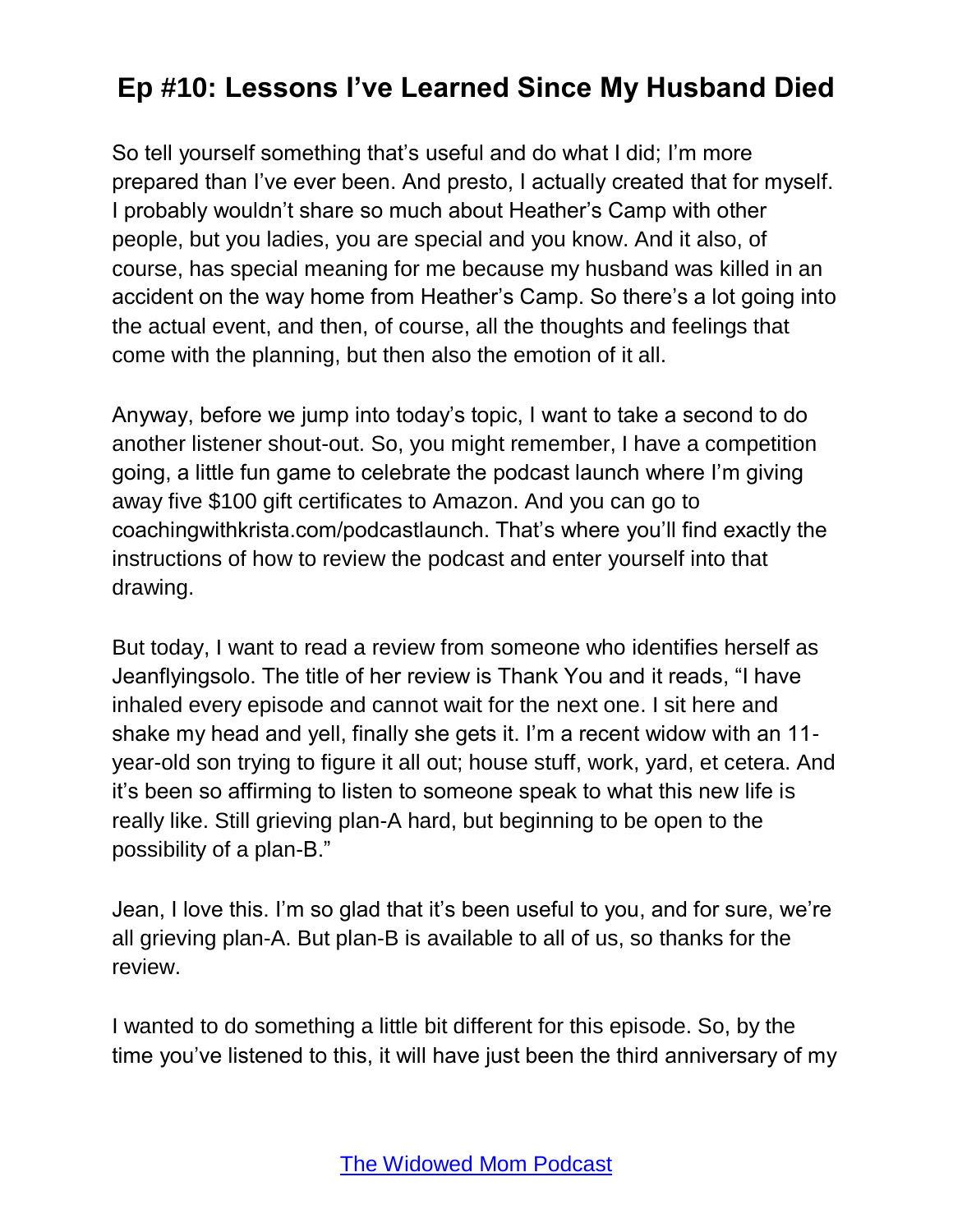husband Hugo's passing, August 1<sup>st</sup> 2016. And since then, I have grown so much.

My life has changed so much. I have changed so much. And so I wanted to share with you 25 – although I am sure there are so many more than 25. But I wanted to share with you 25 of the lessons that I have learned since Hugo died, hoping that these lessons will also benefit you in your journey as well.

Some of them are worthy of an entire podcast episode on their own, so I might come back and do that with some of them. But for today, I won't dive too deeply. I'll just share those lessons with you.

So, number one, your past has no power over you unless you decide it does. What's done is done and you can choose how you want to think about it now. And how you think about it now will determine how you experience it now. Things happen. You get to decide what to make them mean, no exceptions.

Number two, you are far stronger than you ever imagined; promise.

Number three, post-traumatic growth is real. Your life can be better because of your loss if you choose to make it so. You don't have to. There's no right or wrong, but post-traumatic growth is an option for all of us.

Number four, decisions are only right or wrong if you think they are. Stop worrying that you'll make the wrong decision.

Number five, you have full authority over your thoughts, feelings, actions, and results. No one else can make you think, feel, or do anything, no one.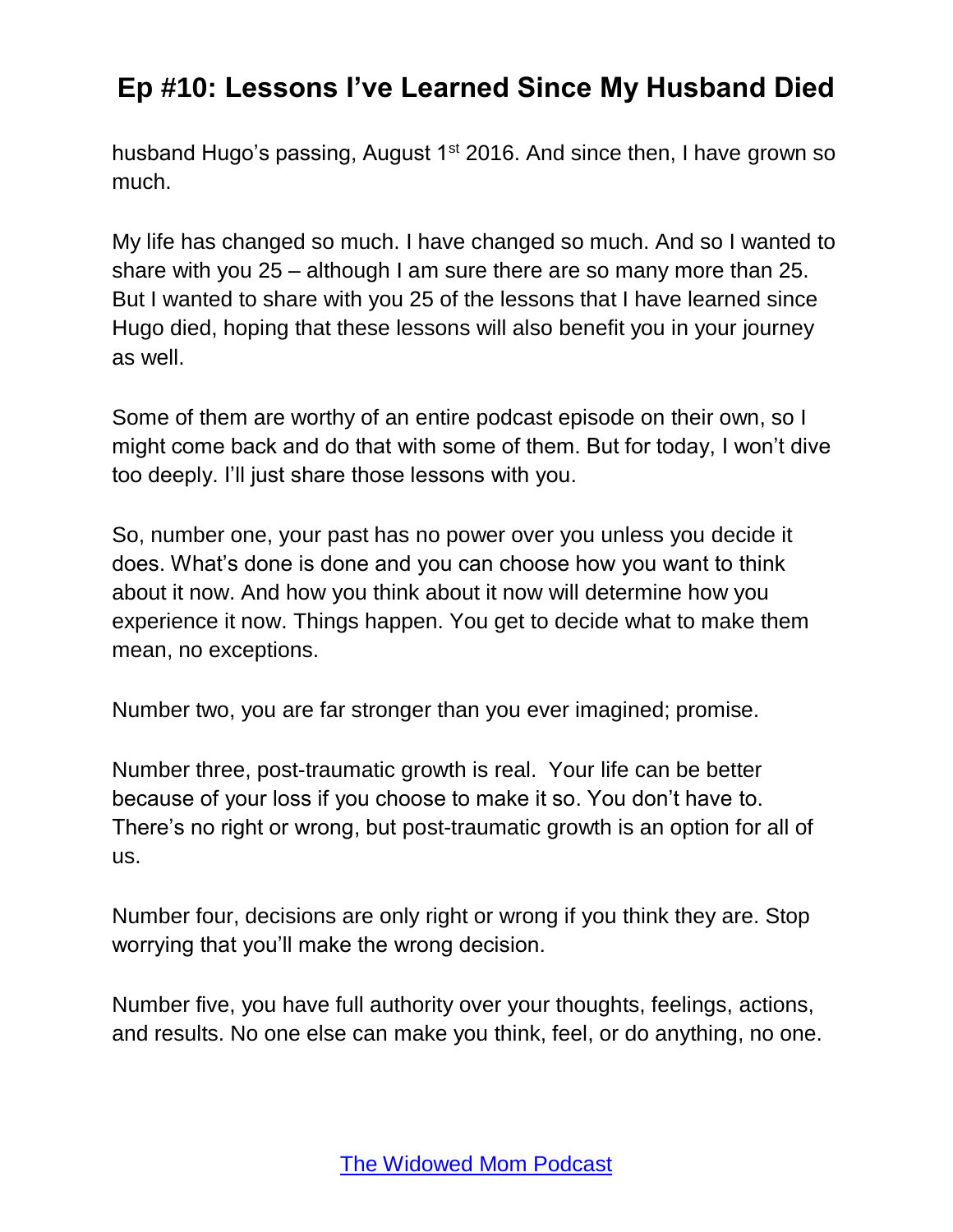Number six, you are 100% worthy of love. If someone doesn't love you, it is a reflection of their ability to love, not your worth. And I don't care what you've done, what you haven't done. I don't care what you've thought, what you haven't thought. Your worth is nonnegotiable, 100%, nothing you can do about it, so stop doubting your worth.

Number seven, creating something different in your future means living into a new belief because what you believe now only creates more of the same. And you don't even need to know how you're going to create something different. You just need to start working on the belief that it is possible.

Number eight – and this one is big for me – it is not your job to shelter your children from pain. Your job is to love them. Pain is a part of life. Our children are going to go through the experiences that they're going to go through. And that will make them resilient. So it is never our job to shelter them from the human experience. Our job is to love them fiercely.

Number nine, Negative emotion is necessary and valuable. Without despair, we have no context for joy. The presence of negative emotion doesn't mean that something has gone wrong. It's a part of being a human. It's going to happen and we may as well lean into it.

Number 10, when you are willing to allow any emotion without acting on it, without trying to avoid it or numb it or without stopping yourself because it's there, the doors of possibility open wide. Emotions can't hurt us. Learn to allow them to be there.

Number 11, you can feel love whenever you want. You can love anyone, no matter who they are, no matter what they did, no matter what other people say, and no one can take that away from you. Feeling love is always your choice and it always feels good. You don't need anyone to change before you can feel love for them.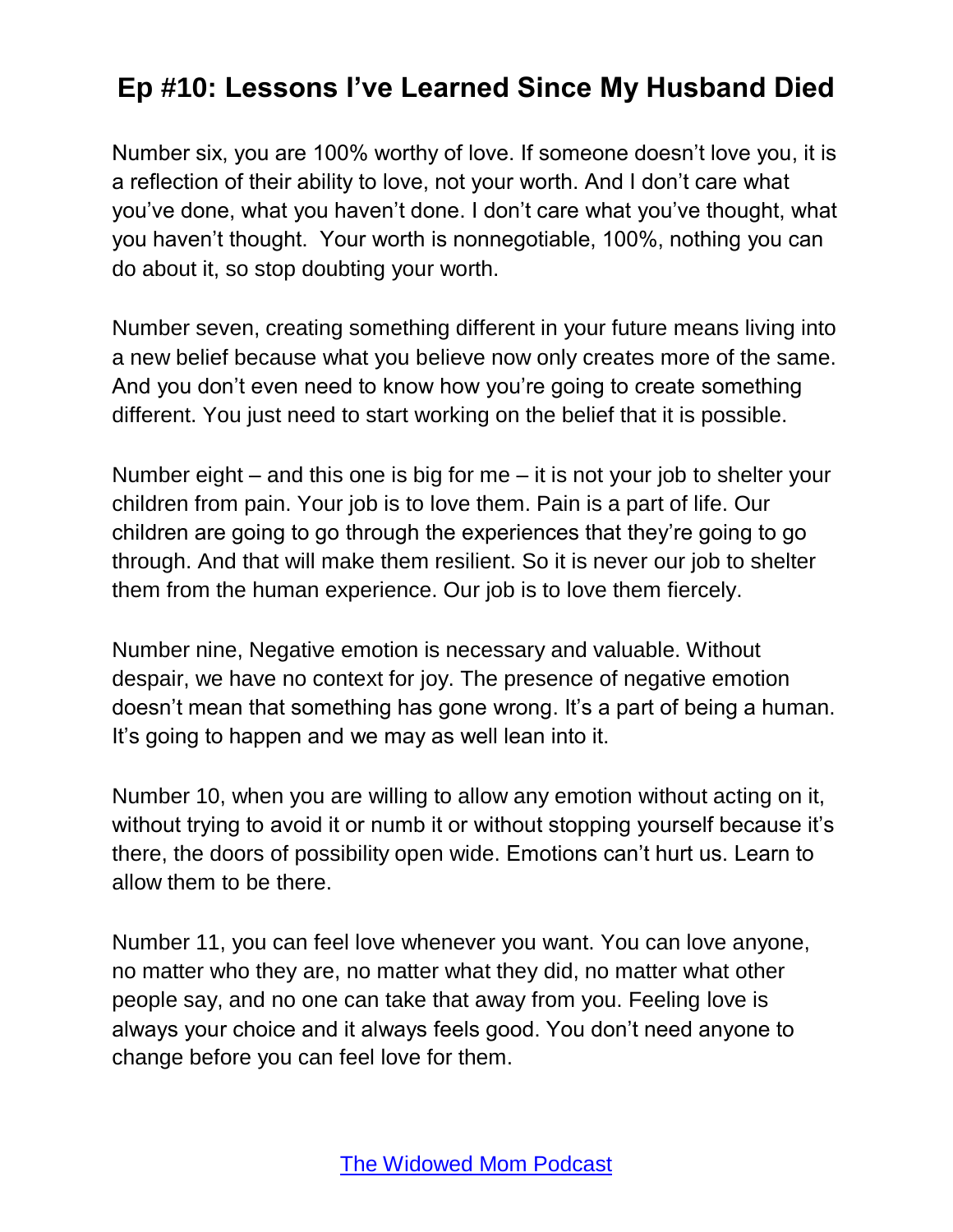Number 12, you only worry about getting approval from others when you haven't given it fully to yourself. This is why we worry so much about trying to get other people to approve of us, because on some level, we agree with them that the faults they find are true, and we're not okay with it. So get right with yourself and you won't worry so much about what other people think of you.

Number 13, no one can make you happy or hurt your feelings. I feel like the record should just scratch and stop right here. No one can make you happy. No one can hurt your feelings. Only you can do that and you do it with your thoughts. Thoughts cause feelings; not people, not words, not actions. No one is so powerful that they can create your emotions for you. I'll definitely do lots of podcasts diving into this subject because it's so, so transformative when you fully get it.

Number 14, forgiving is not equivalent to condoning. You can forgive when you are ready to stop feeling angry or resentful. Forgiveness is always your choice. You never have to forgive, but when you do, it's because you're ready to stop feeling the hurt and the anger and the resentment and forgiving has nothing to do with condoning someone's behavior. Again, another episode entirely on this is definitely in the future.

Number 15, your only limits in life are caused by your mind. They are all optional. And I know, if you're looking at your life and you're feeling limited and you're saying, "But Krista, my finances. But Krista, my responsibilities. But Krista, my kids. But Krista, my husband died." I hear you, but I promise you, those are the circumstances of your life. Those are the facts of your life. But the way that you limit yourself is by the way that you choose to interpret those facts. And we all do it. I've done it so much. But if you want to remove limits from your life, you have to know that they come only from your mind.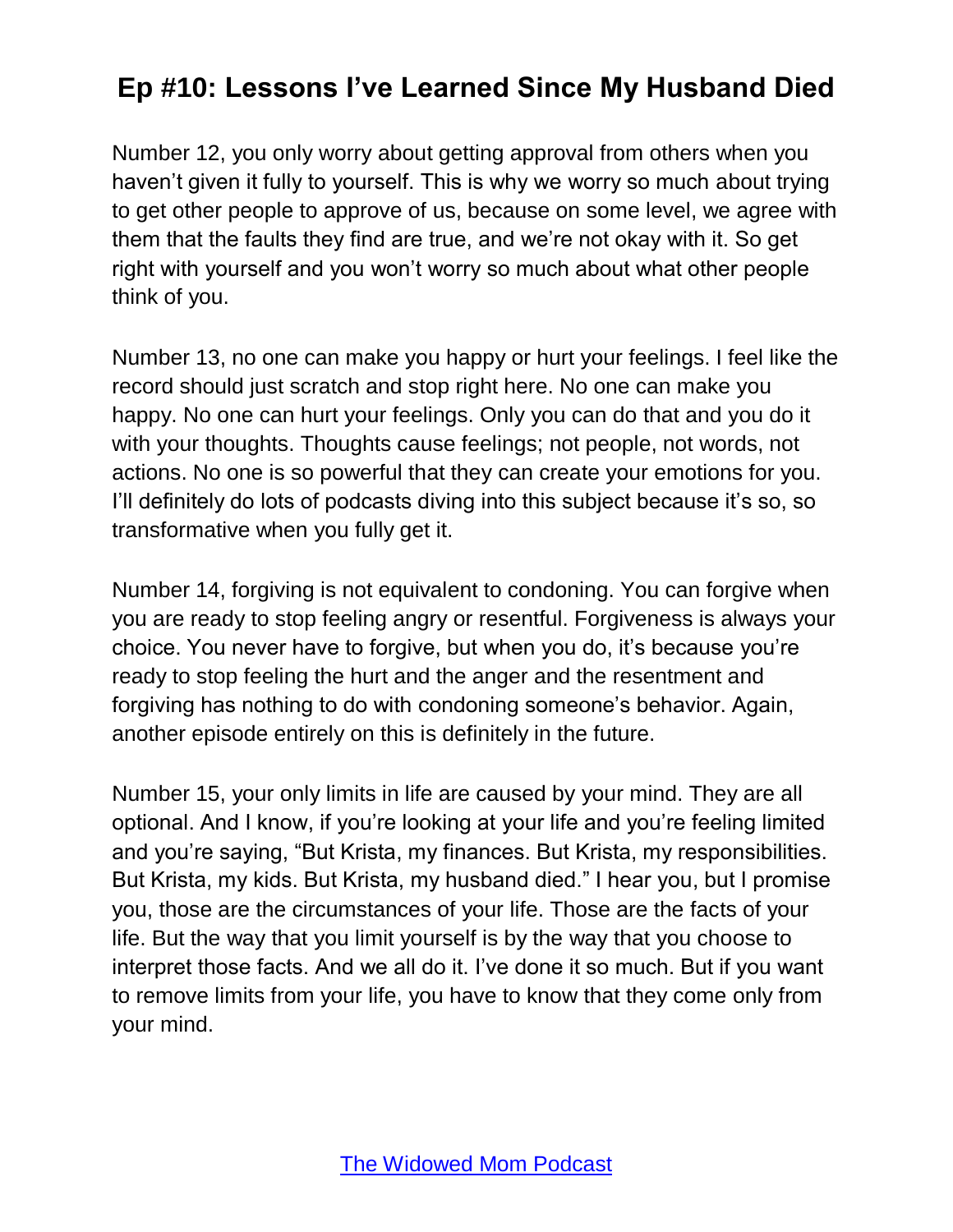Number 16 – and this is right on the heels of number 15 – question your thoughts, even and especially the ones that feel life facts. Some of the most limiting thoughts we have are the ones that we don't know are thoughts. We just think we're making observations about the way the world is, about the way we are, about the way our life is.

And we have no idea that we're telling a story that's optional, that we're thinking about something in a way that creates it. So question everything, all those beliefs, all those thoughts, even the ones that feel like facts. Find those thoughts that serve you and replace the ones that don't; not because it's right or wrong, not because it's good or bad, not because there is some sort of moral value to thinking, but because some thoughts serve you and some thoughts don't and we need to question all of them.

Number 17, accept responsibility for 100% of the results in your life. Notice I did not say accept blame. Notice I did not say feel guilty about or shame yourself over. Accept responsibility for 100% of the results in your life. I remember learning this from Jack Canfield. He said, "E plus R equals O." E stood for event. Event plus R, response, equals outcome. We can't control the events, but we can always choose our response, and those two things together are what determine the outcome.

So when you accept 100% responsibility for the results in your life, the outcomes, then you stay in such an empowered place that you're never a victim and you can always make change. So accept responsibility. Don't do it from a blaming shaming space. Do it from an empowering space because when you accept the results you've created, you can create different results if you want to.

Number 18, growth equals discomfort. Embrace both. I think we're on this planet to grow, to evolve, to become the next best version of ourselves. And in order to do that, we have to be uncomfortable. It's how we're wired. Our primitive brain just wants us to stay safe in the cave, not take risks. So,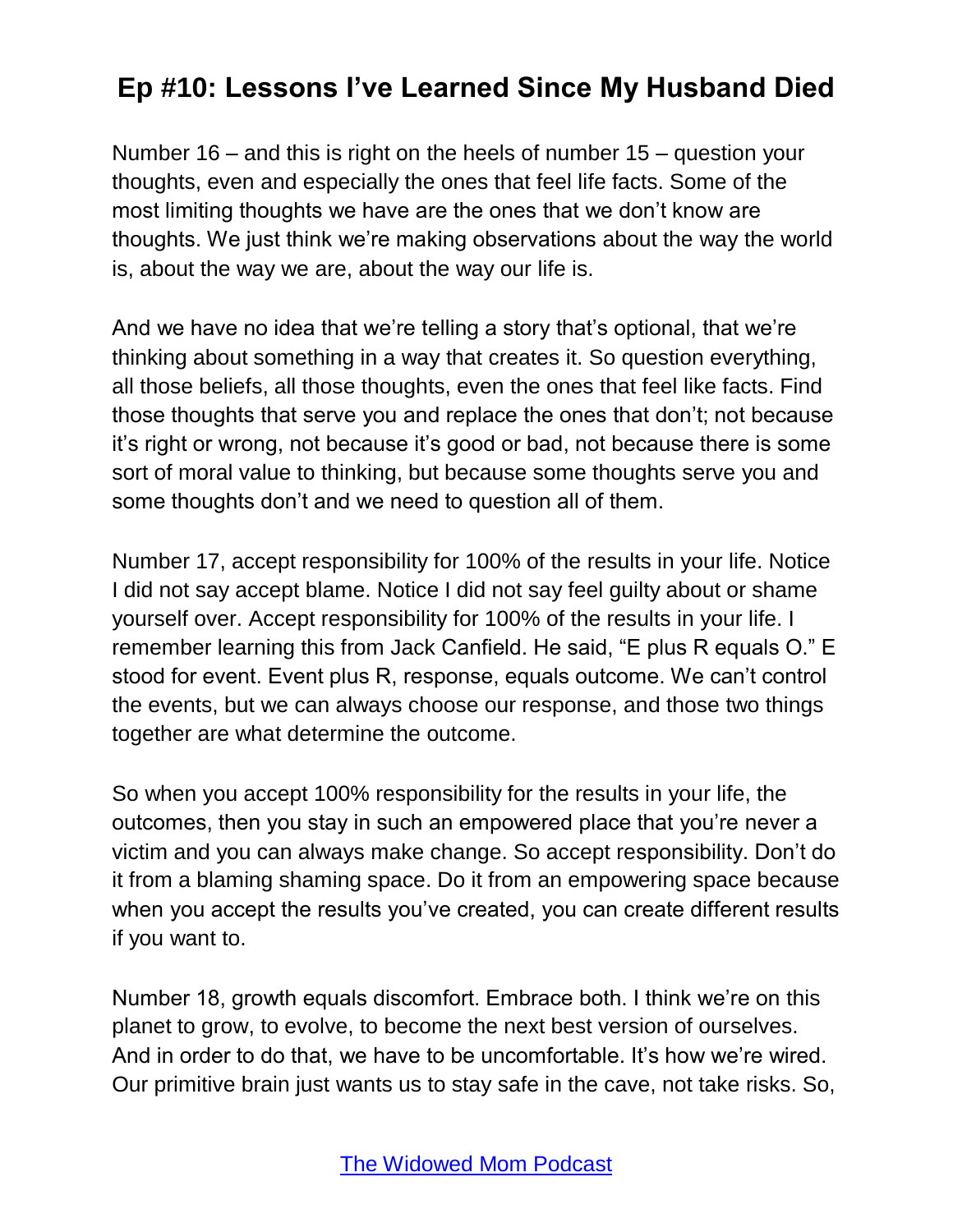of course, every time we go to grow, it's going to feel uncomfortable. And the sooner we get good at feeling discomfort, the more we'll be able to grow.

Now, you might be telling me, "Listen, sister, I have plenty of discomfort." I don't mean the pain discomfort. I don't mean the loss associated with discomfort. I mean when you decide there is something in life that you want, when you decide there is a way you want to live that you aren't currently living or there's something that you want to create that you haven't yet created, I just want you to remember that it's going to feel uncomfortable.

And when you notice that it feels uncomfortable, I don't want you to make that mean something's gone wrong because then you'll always stop yourself from growing. So if you go into growth expecting that it's going to feel uncomfortable and embracing that, then you'll be able to create what you want in your life.

Number 19, you can make friends with grief, or you can let it be a big scary monster that frightens you when you notice it. You get to decide. Imagine if every time you felt the emotions of grief – and I know that's a really broad term. But if every time grieving caught you off-guard, if every time you thought you were doing okay and then, wham, all of a sudden you've got anger or loneliness or sadness or any of it, if every time you noticed grief you made grief out to be a big monster, that won't serve you at all.

So if you want to, you can just decide that grief is here because you lost someone you deeply loved and that grief is supposed to be a part of that experience. You can just bring it along for the ride. It doesn't have to be as big of a deal. You can just make friends with it instead of making it out to be this big scary monster that attacks you when you're least expecting it. you choose.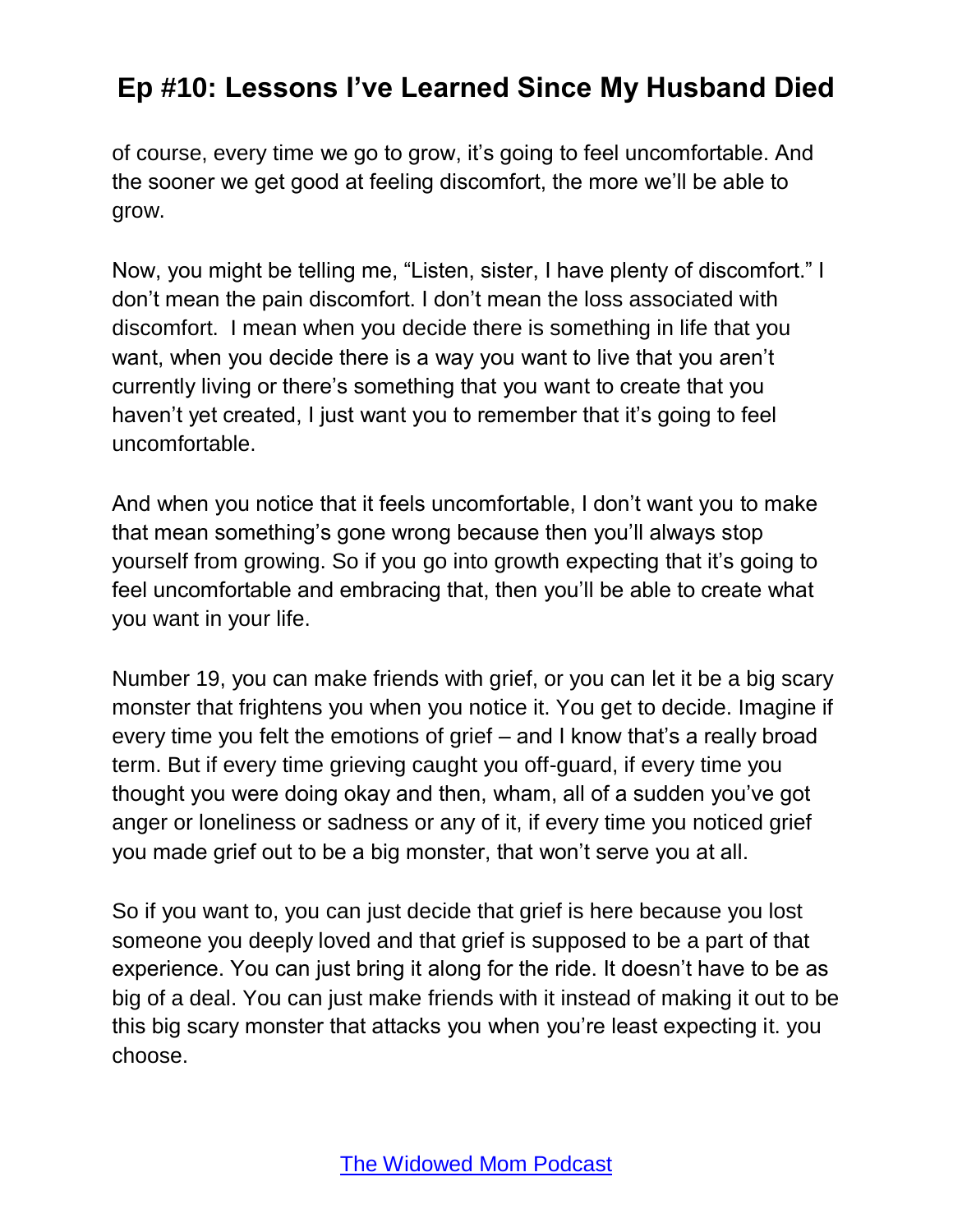Number 20, we do things because of how we feel or how we think we'll feel without realizing that we are the ones creating our feelings. This is big. Feelings are a product of the way that we think. And when you hold yourself back from doing something because you're worried that you're going to be disappointed, you have to remind yourself, the only reason you would feel disappointed is because of a thought you had about what you did.

So it's always your option to be your own cheerleader and decide that you can be proud of yourself even if you fall short of the goal. You don't have to make yourself feel guilty or ashamed for not getting it quite right. We want these things because of how we think we're going to feel and we shy away from them because of how we think we're going to feel. But guess what – our thoughts are causing our feelings, which means we don't have to be so scared. We don't have to be so worried about a negative emotion. We just have to own that we're the ones creating them and that they aren't that big of a deal in the first place.

Number 21, humans don't wake up in the morning deciding to suck at life. I firmly believe this. I believe we are all doing the best we can with what we know and compassion for others, compassion for self is always what feels best, even when you fall terribly short of your expectations, even when other people around you fall terribly short of your expectations, we're all waking up in the morning deciding and trying to do the best we can with where we are. None of us ever wake up in the morning purposefully trying to get it wrong. So offer yourself and offer those around you compassion, knowing that we're all just humans doing the best job that we know how to do.

Number 22, if you want something different in life, you have to start thinking differently. Because when you think differently, that will make you feel differently. And that will fuel different actions. All of it is connected; the way you think, the way you feel, and the way you act. And none of it is outside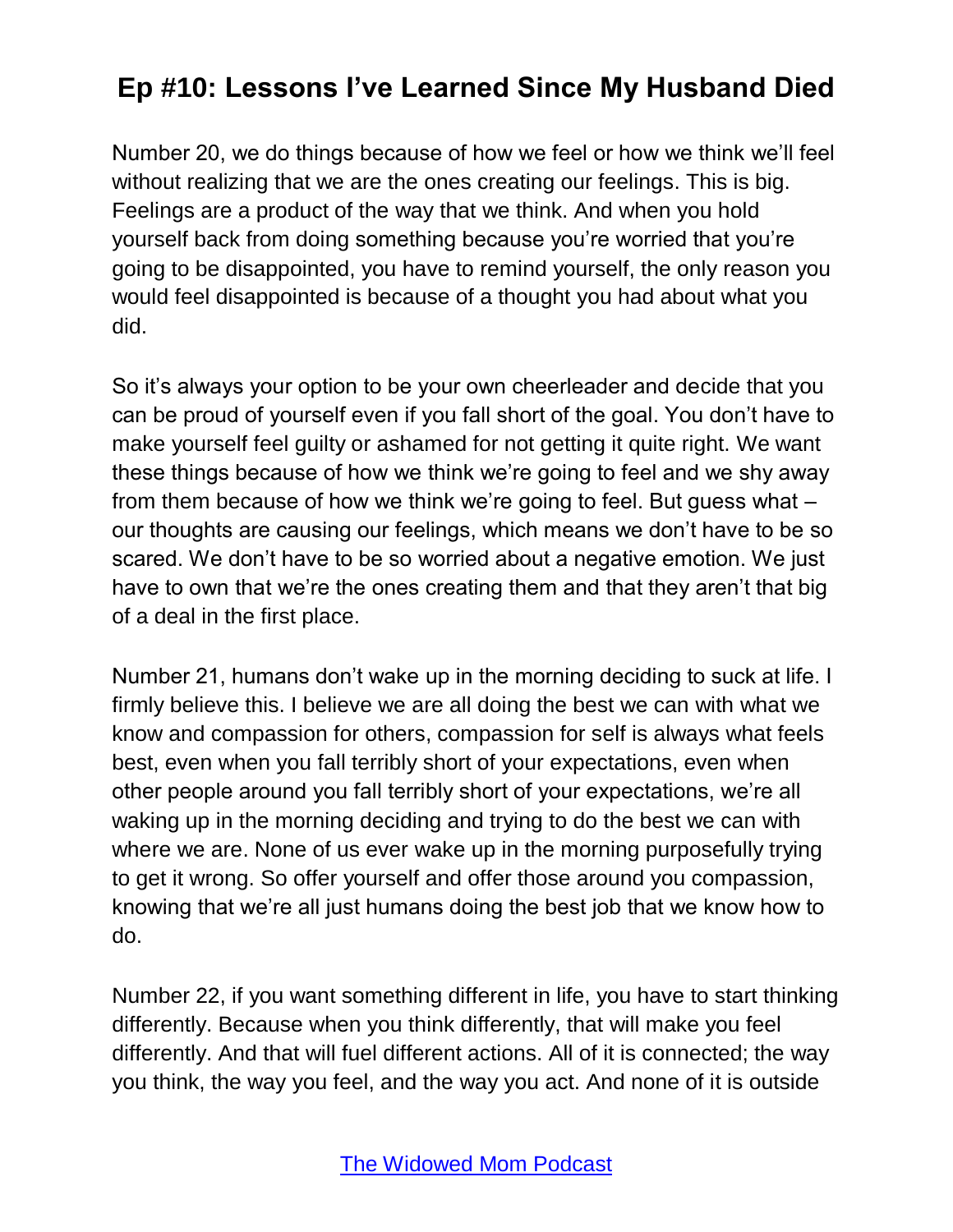of you. All of it is within your control. We always get to choose how we want to think about things. And that will determine how we feel and then that will determine how we show up. So it's all connected and it's all within your ability to control.

Number 23, friends are precious. Cherish them. I learned this, my goodness, so blessed to have so many friends rally around me after Hugo died. And what interested me was how many people rallied and how many people I became friends with that I never would have expected would have supported me in the way that they did. And then sometimes the opposite, where people I thought would be more supportive than I perceived them to be didn't end up showing up for me in the way that I expected.

They had their own thoughts and own hang-ups and own worries and concerns about grief. As a culture, we just don't always get it right. But the friends I have, I now appreciate so much more than I ever have before. So, friends are definitely precious. Cherish them.

24, now, you may not know this yet but life coaching is the secret sauce. I am so grateful that I stumbled onto life coaching and that I gave myself the opportunity to actually have a coach and do the work. I will always have a coach. If you don't have a coach, I highly recommend you get one.

Last but not least, number 25, this is your life; decide to be in love with it. And I know, you may look at your life and you may say, "But Krista, this is not the one I asked for. This is not how I imagined it would be." And I hear you. I did not imagine Hugo would die when he did. I had a brain full of hopes and dreams, future possibilities and a very large bucket list in all of the ways that I imagined our life together would be.

But yet, this is your one precious life. And if you wait until things go according to plan to decide to love your precious life, you will miss it. So you get to decide right now, just as your life is, exactly as it is when you